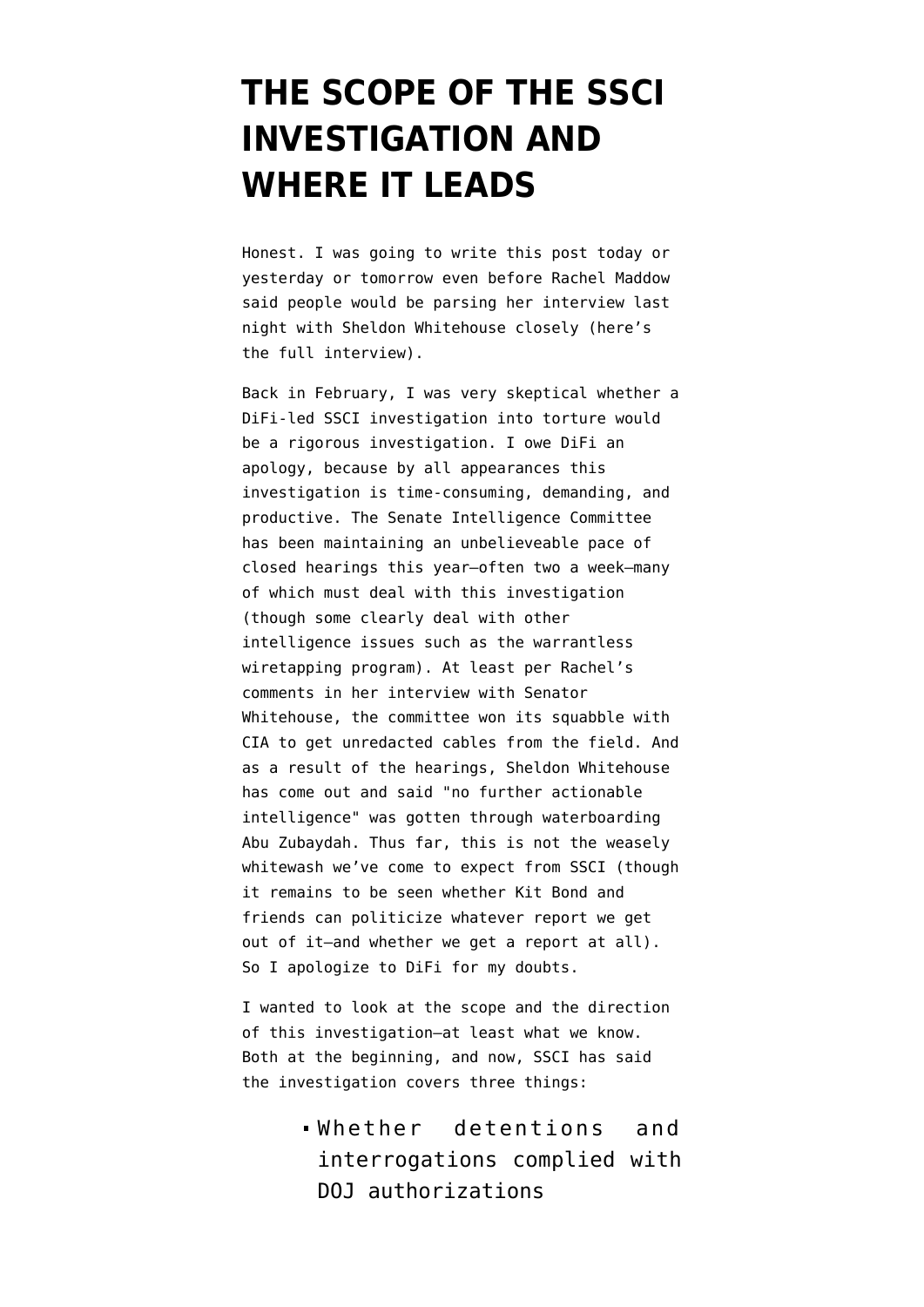- Whether the interrogations gained valuable intelligence or not
- Whether SSCI was kept properly informed

Here's how Whitehouse [described](http://www.fas.org/irp/congress/2009_cr/s060909.html) the questions they're asking in his Senate speech the other day:

> I see three issues we need to grapple with. The first is the torture itself: What did Americans do? In what conditions of humanity and hygiene were the techniques applied? With what intensity and duration? Are our preconceptions about what was done based on the sanitized descriptions of techniques justified? Or was the actuality far worse?

Were the carefully described predicates for the torture techniques and the limitations on their use followed in practice? Or did the torture exceed the predicates and bounds of the Office of Legal Counsel opinions?

[snip–Whitehouse basically interjects the same argument [I made here,](http://emptywheel.firedoglake.com/2009/06/08/leon-panetta-kisses-his-credibility-goodbye/) that Panetta's declaration makes it clear the torture did exceed OLC bounds]

The questions go on: What was the role of private contractors? Why did they need to be involved? And did their peculiar motivations influence what was done? Ultimately, was it successful? Did it generate the immediately actionable intelligence protecting America from immediate threats that it had been sold as producing? How did the torture techniques stack up against professional interrogation?

Well, that is a significant array of questions all on its own, and we intend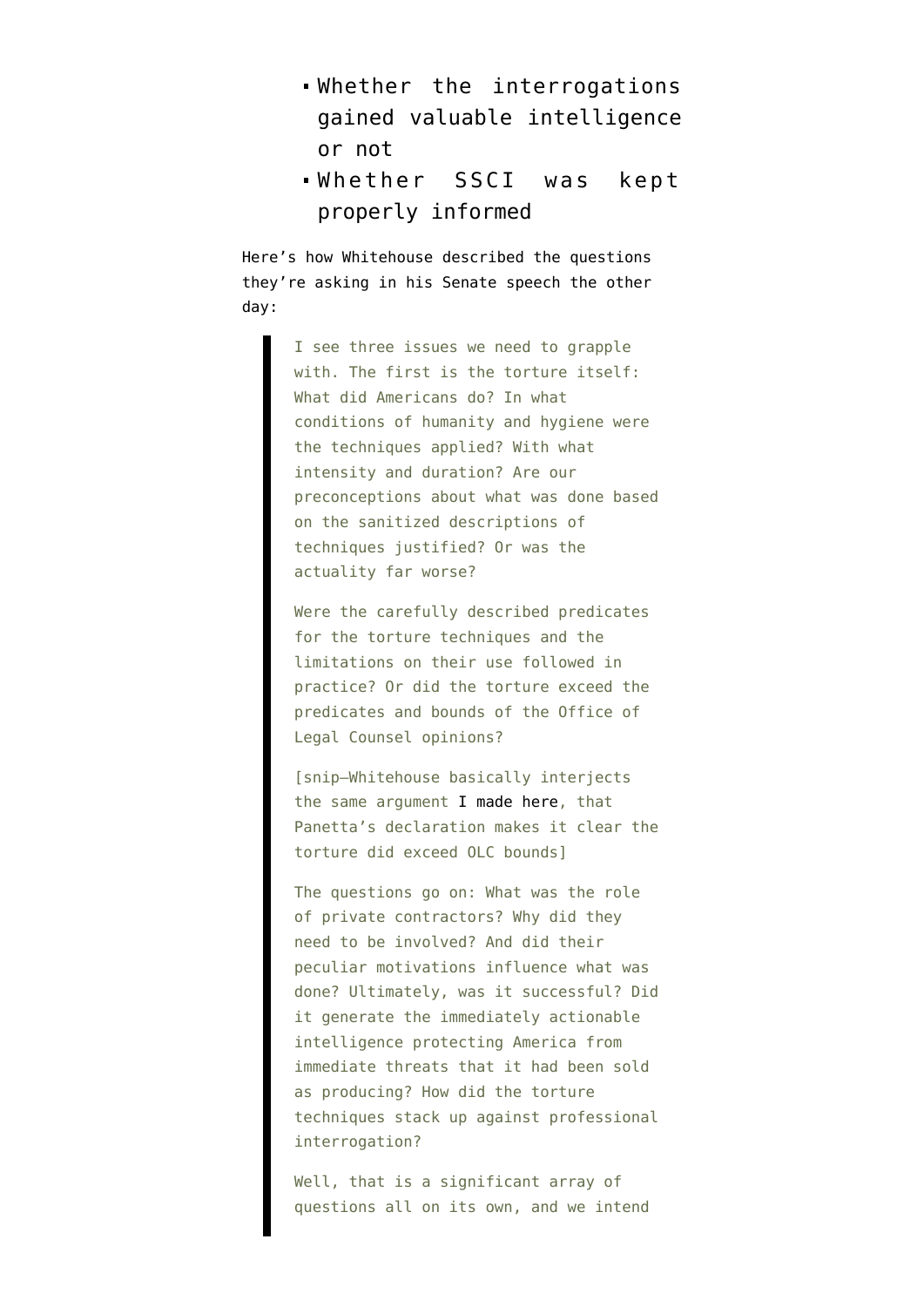to answer them in the Senate Intelligence Committee under the leadership of Chairman Feinstein, expanding on work already done, thanks to the previous leadership of Chairman Rockefeller.

As I noted, both Whitehouse and I have pointed out that Panetta's declaration by itself makes clear that the torture exceeded the authorizations it had gotten from OLC–but we already [knew that from the CIA itself](http://emptywheel.firedoglake.com/2009/04/17/the-bybee-memo-cant-be-used-for-good-faith-defense-on-water-boarding/). And as Whitehouse [has made clear,](http://emptywheel.firedoglake.com/2009/06/10/sheldon-whitehouse-no-further-actionable-intelligence-was-obtained-from-abu-zubaydah-by-waterboarding/) and I [have made](http://emptywheel.firedoglake.com/2009/04/22/abu-zubaydah-waterboarded-83-times-for-10-pieces-of-intelligence/) [clear](http://emptywheel.firedoglake.com/2009/04/22/abu-zubaydah-waterboarded-83-times-for-10-pieces-of-intelligence/), we already know the program was ineffective–but we already [knew that from the](http://emptywheel.firedoglake.com/2009/04/19/the-cia-ig-report-is-waterboarding-ksm-183-times-really-effective/) [CIA itself.](http://emptywheel.firedoglake.com/2009/04/19/the-cia-ig-report-is-waterboarding-ksm-183-times-really-effective/) And (though Whitehouse doesn't focus on this aspect of the investigation), we know that CIA did not brief SSCI the way it said it did–nor in the manner it was legally obliged to do. We know that, too, [from the CIA itself](http://emptywheel.firedoglake.com/2009/05/19/the-cias-comedy-of-briefing-list-errors/).

So where does that lead us? That's why this exchange from Rachel's interview with Whitehouse last night is so important.

> Maddow: The way you've described that makes me want to ask a question that no one's been able to tell me–and I've been asking a lot of people. The remit of what the intelligence committee is looking at right now–looking at what happened to High Value Detainees, millions of pages of documents, succeeded in getting agreements to get stuff completely unredacted. We know it's going to be a big comprehensive look at what happened to those High Value Detainees. Does it only look at what the CIA did, or will it look at the chain of command, whether or not instruction came from the White House, the Office of the Vice President beyond the Intelligence Agency?

> Whitehouse: We're not at the stage yet, in the investigation, where those chain of command issues are yet raised. I hope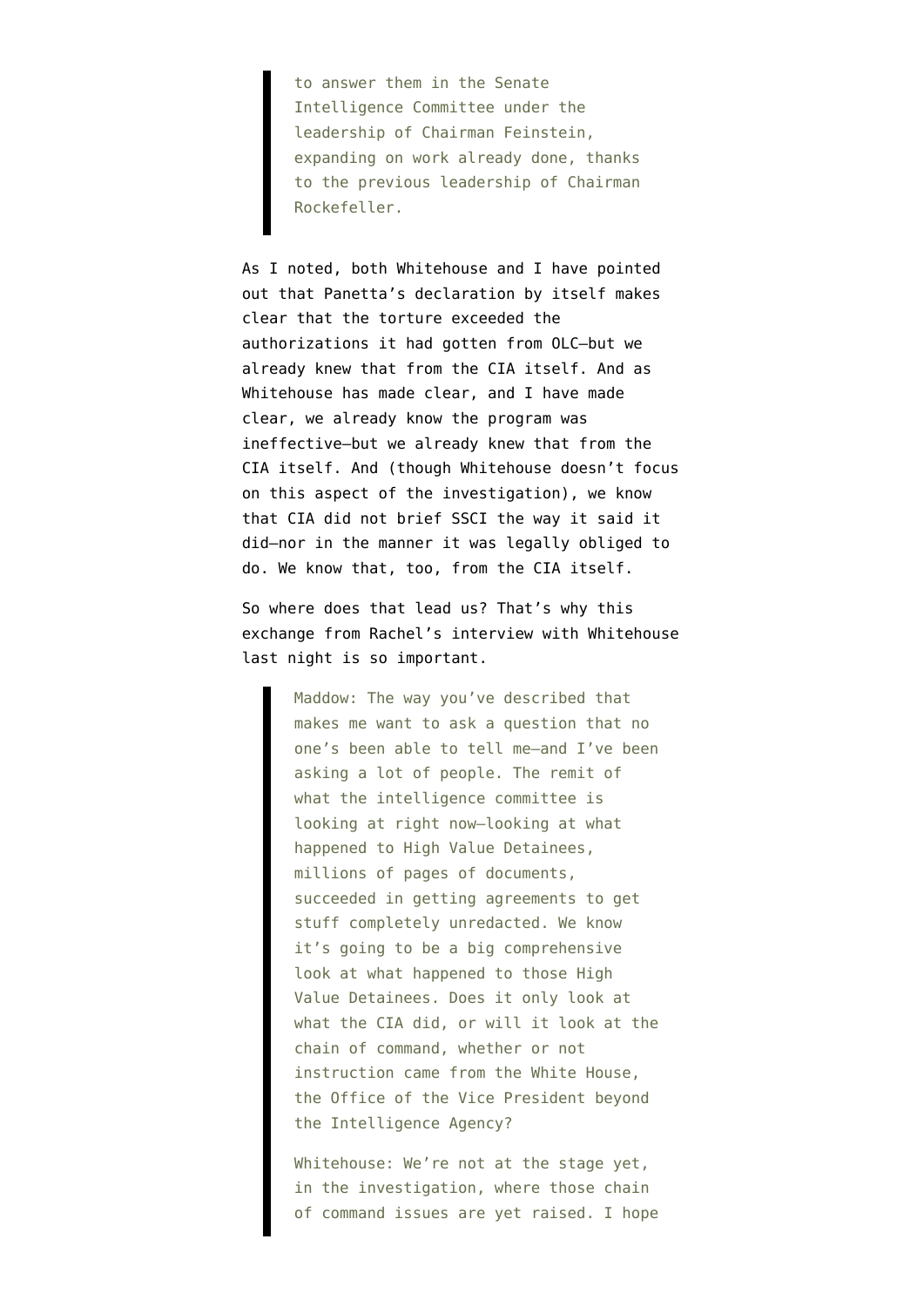very much that it will. I believe it implicates chain of command issues. And I think that that's a critical question.

Maddow: But it's not what the intelligence committee is looking at right now and we should not expect that will be in the intelligence committee's report when it comes out in six months or so?

Whitehouse: I would not go that far. You have to sort of … investigations are step by step. They're iterative. And you have to get to a certain place before you go on and we're not quite at that place, so that decision hasn't been made. I hope it gets made, I think it will be made. There is, I think, justification that it be made. But it does raise the issue of getting beyond the purview of the intelligence committee and into what the Bush Administration contended was protected by executive privilege.

## Maddow: Right.

Whitehouse: So conceivably, other investigations, executive branch investigations, might have gotten under way by that point. And against an executive branch investigation, executive privilege doesn't apply. So, I guess, stand by.

Maddow: What you just said is very important, it is going to be parsed a lot by a lot of people including me, and it clarifies what we should be expecting and not expecting about this and what accountability is going to look like in this country on this issue, actually more than anybody else I know has said before, so thank you.

[Rachel moves to close the interview, Whitehouse interrupts]